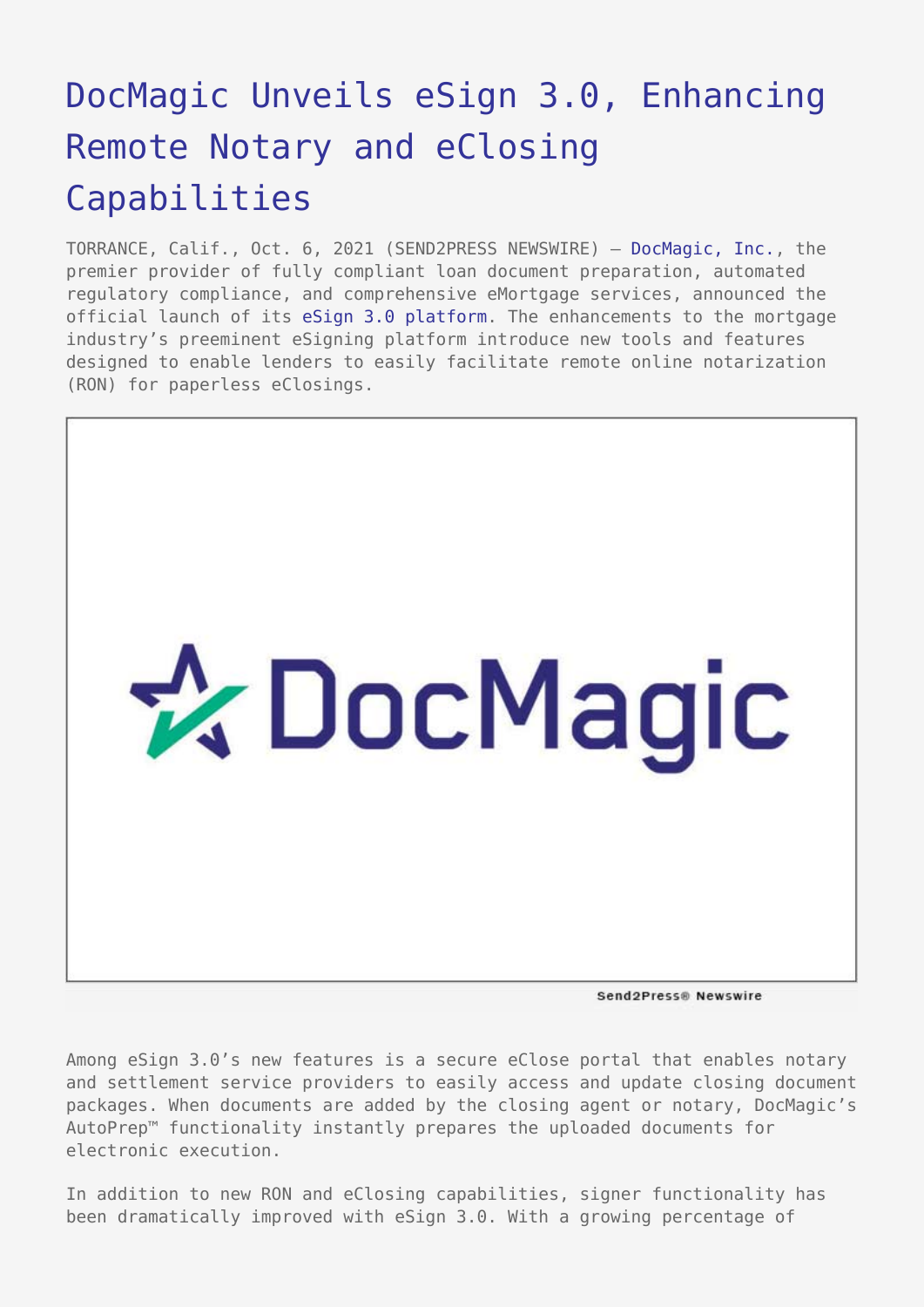borrowers using their mobile devices to participate in the mortgage process, eSign 3.0 offers a much more intuitive — and therefore easier — experience for borrowers.

"We developed eSign 3.0 by making the borrower experience our primary focus," said Dominic Iannitti, president and CEO of DocMagic. "The workflow takes both the user's physical and emotional experiences into account. We paid close attention to the way users physically handle their phones as well as their emotional responses to technology. The result is a far more statisfying borrower experience."

Other benefits of the updated platform include built-in knowledge-based authentication and identity validation; a redesigned workflow to give borrowers additional time to read and review documents in a single, centralized view; an accelerated signing phase where intuitive tools track progress at every stage; and full oversight until all documents are executed. The platform's integrated progress-tracking tools can be used on a computer or mobile device to keep borrowers aware of their progress every step of the way.

"It all starts with a robust API," said Iannitti. "eSign 3.0 is powered by a comprehensive suite of web services designed specifically for seamless integrations. The end result is that eSign 3.0 makes borrowers feel more connected and informed, so they're confident about working with their lender and walk away having enjoyed a more positive and memorable engagement."

The eSign 3.0 platform leverages the company's suite of eMortgage solutions, including components of its end-to-end [Total eClose™ platform](https://www.docmagic.com/total-eclose), dynamic document and MISMO Category 1 SMART Doc® eNote generation, automatic eNote registration with MERS®, and secure storage within its [certified eVault.](https://www.docmagic.com/evault)

eSign 3.0 also incorporates DocMagic's [AutoPrep™ technology](https://www.docmagic.com/about/news/2020/docmagic_launches_autoprep_technology) to instantly identify signatures, initials and notary regions on documents added to the closing package by settlement and title agents, and automatically applies the essential e-tag information required to facilitate electronic execution. This eliminates the labor intensive and error-prone process of manually preparing documents for electronic execution.

The company will be showing demonstrations of its solution suite at the MBA Annual Convention & Expo in San Diego from Oct. 17 - 19, booth 314.

## **About DocMagic:**

DocMagic, Inc. is the leading provider of fully compliant document generation, automated compliance, eSignature and comprehensive eMortgage solutions for the mortgage industry. Founded in 1987 and headquartered in Torrance, Calif., DocMagic, Inc. develops award-winning software, mobile apps, and web-based systems for the production and delivery of compliant loan document packages. The company's solutions connect industry participants, promote collaboration, and ensure data integrity to execute precision-based digital lending transactions. The company's compliance experts and in-house legal staff consistently monitor legal and regulatory changes at both the